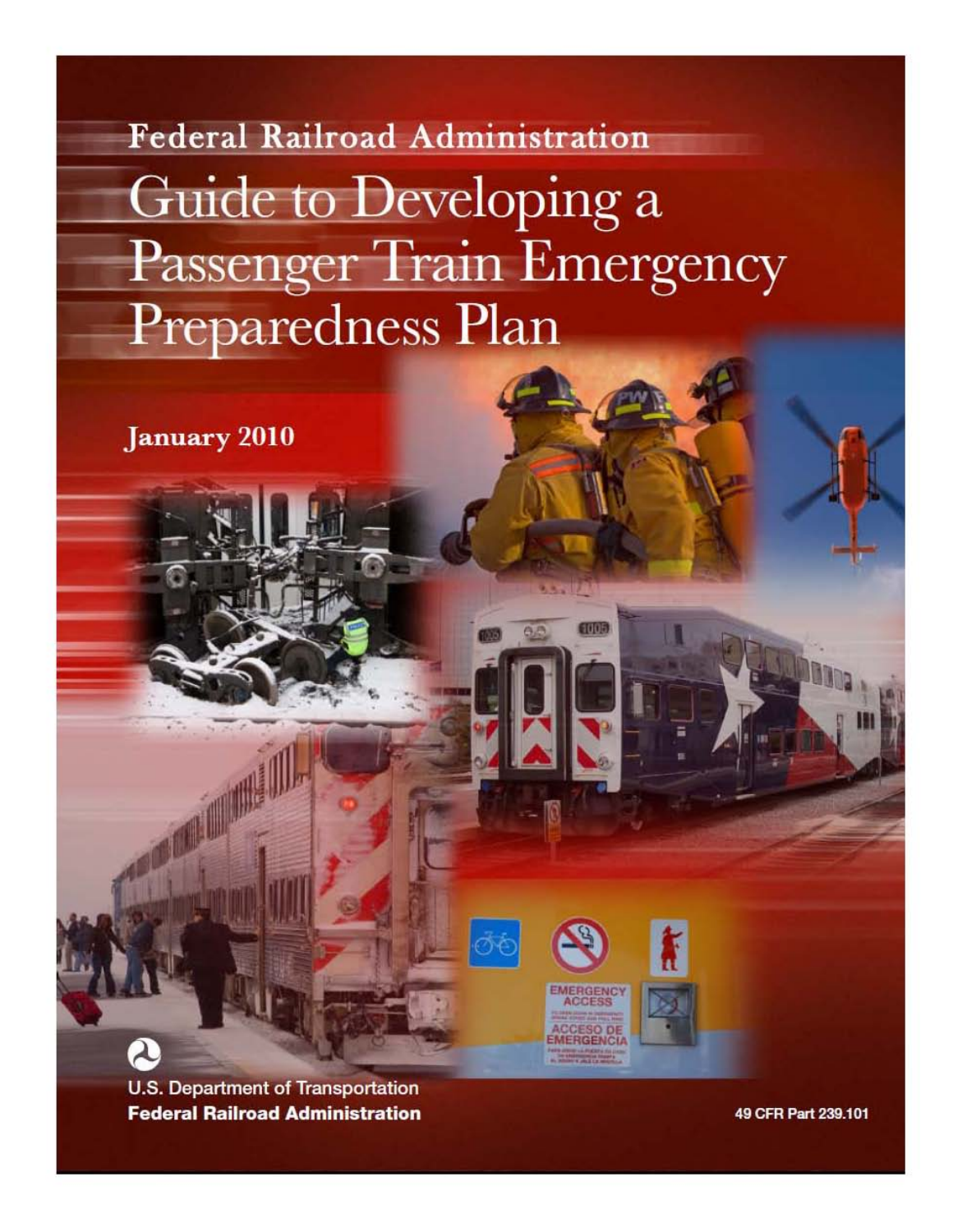# **Table of Contents**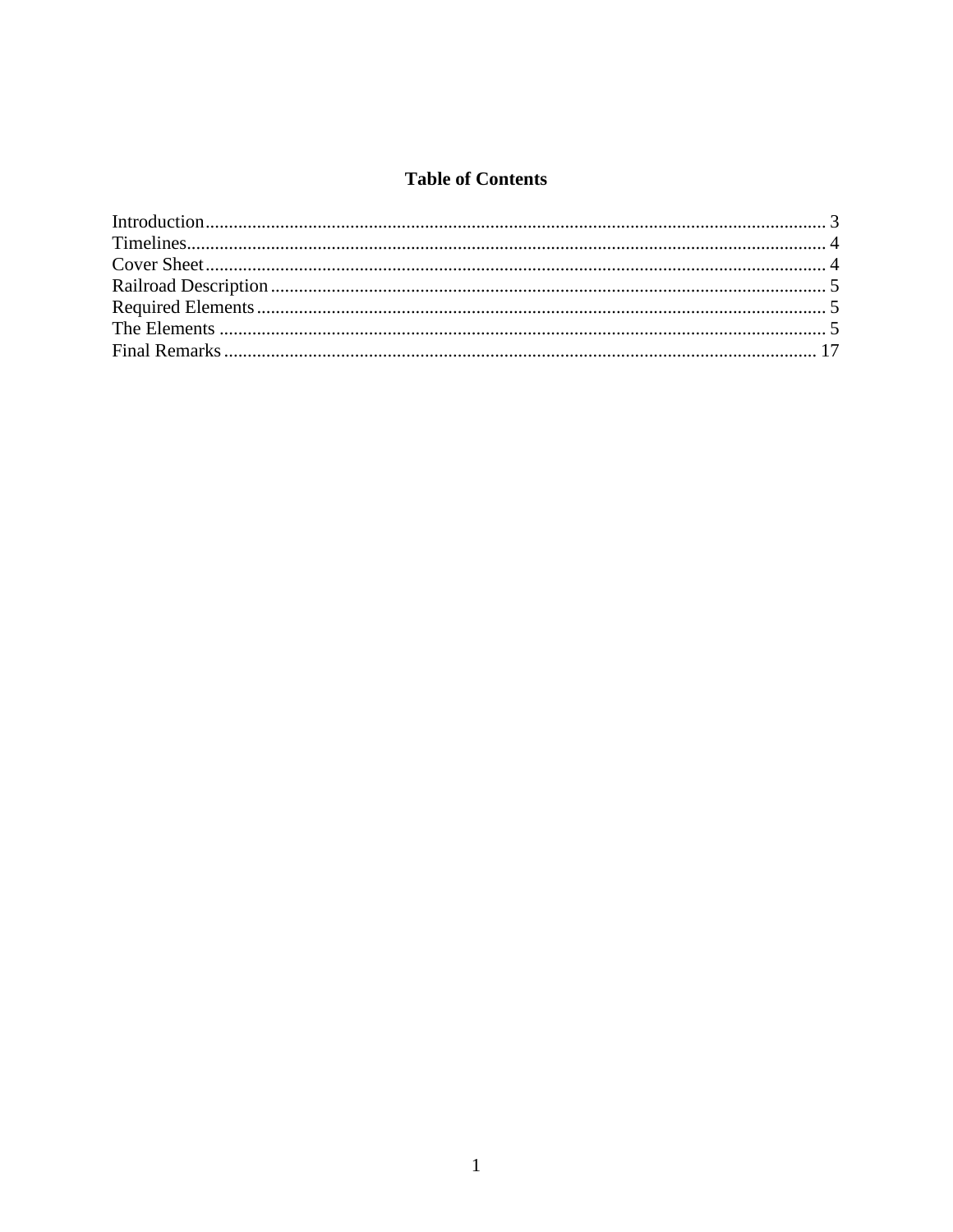**This page was intentionally left blank.**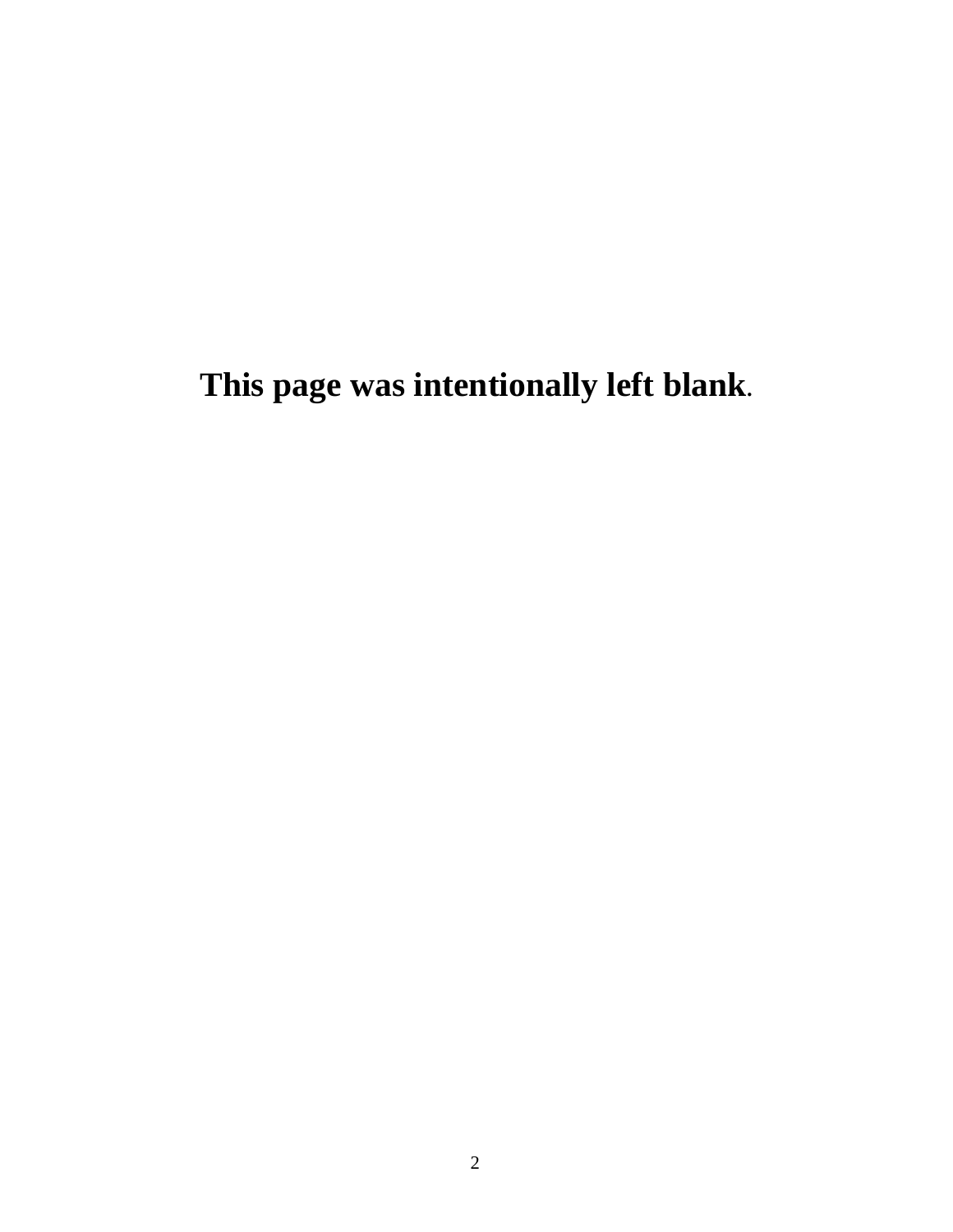# **Basic Guide to Developing an Emergency Preparedness Plan Required Under 49 CFR Part 239**

#### **Introduction**

<span id="page-3-0"></span>The Federal Railroad Administration (FRA) of the United States Department of Transportation is the Federal agency responsible for promoting the safety of the nation's passenger and freight railroads. FRA fulfills this responsibility by developing programs that identify, monitor, and address railroad safety issues, and by promulgating and enforcing regulations that prescribe minimum rail safety standards.

On May 4, 1998, FRA published rail safety regulations for the preparation, adoption, and implementation of emergency preparedness plans by railroads connected with the operation of passenger trains, including railroads hosting the operations of rail passenger service. 63 Federal Register (FR) 24676. These regulations became effective on July 6, 1998, and are codified in Part 239 of Title 49 of the Code of Federal Regulations (CFR).

This basic guide outlines what is required in an emergency preparedness plan ("plan") to assist railroads in developing their plans. However, this guide is not an all-encompassing document, and nothing in this guide changes the requirements in the regulations. Railroads have the responsibility for developing and implementing individual emergency preparedness plans that comply with the regulations based on the specific circumstances of each railroad's operations. The final rule that promulgated the original regulations can be found in its entirety on FRA's web site at [http://www.fra.dot.gov/downloads/counsel/fr/passemergfr.pdf.](http://www.fra.dot.gov/downloads/counsel/fr/passemergfr.pdf) Please note that the current version of Part 239 incorporates regulatory changes subsequently made to the original final rule. $<sup>1</sup>$  $<sup>1</sup>$  $<sup>1</sup>$ </sup>

<span id="page-3-1"></span><sup>&</sup>lt;sup>1</sup> Changes to § 239.11, Penalties, and Appendix A to Part 239, Schedule of Civil Penalties. See 73 FR 79704 (Dec. 30, 2008), adjusting the minimum, ordinary maximum, and aggravated civil monetary penalties that FRA will assess for a violation of a railroad safety statute or regulation in accordance with the Federal Civil Penalties Inflation Adjustment Act of 1990 to \$650, \$25,000, and \$100,000 respectively. Available at: [http://edocket.access.gpo.gov/2008/pdf/E8-30753.pdf.](http://edocket.access.gpo.gov/2008/pdf/E8-30753.pdf) Changes to § 239.201(a). See 74 FR 25175 (May 27, 2009), changing the address at FRA to which a plan or amendment should be sent from "Mail Stop 25, 400 Seventh Street, SW." to "1200 New Jersey Avenue, SE., Mail Stop 25" in Washington D.C. 20590. Available at: [http://edocket.access.gpo.gov/2009/pdf/E9-12039.pdf.](http://edocket.access.gpo.gov/2009/pdf/E9-12039.pdf)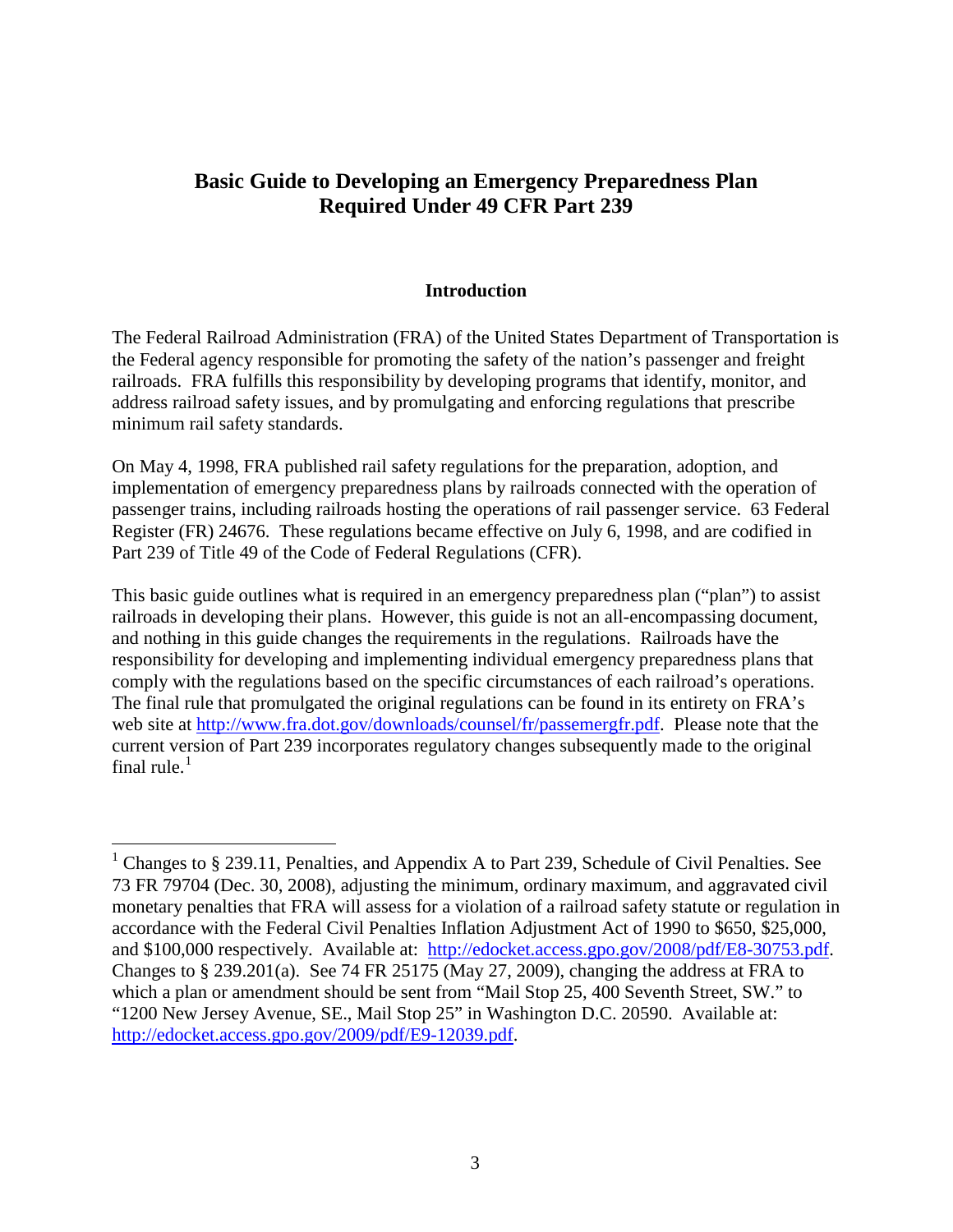## **Timelines**

<span id="page-4-0"></span>Each passenger railroad and, if applicable, any railroads hosting that passenger railroad's train service must jointly adopt one emergency preparedness plan for that service. The passenger railroad must file one copy of the proposed emergency preparedness plan with the head of FRA's Office of Railroad Safety, FRA's Associate Administrator for Railroad Safety/Chief Safety Officer, not less than 45 days prior to commencing the passenger train service described in the proposed plan.

Within 45 days of receiving the proposed plan, FRA will conduct a preliminary review of the proposed plan to determine whether the elements prescribed in 49 CFR § 239.101 are sufficiently addressed and discussed in the proposed plan. FRA will then notify the railroad's primary contact person listed in the proposed plan whether the plan has been conditionally approved by FRA.

If the proposed plan is not conditionally approved, the specific points in the plan that do not meet the requirements in the regulation will be discussed with the railroad(s). The railroad(s) will then have 30 days to amend the plan, correct the deficiencies, and resubmit it to FRA.

If the proposed plan is conditionally approved, FRA personnel will conduct inspections and field audits of the plan within 180 days of the conditional approval date. If FRA is satisfied that the plan meets the requirements of the regulation, FRA will then issue a final approval letter to the railroad(s).

Any amendments made to a plan that has already received final approval from FRA must be submitted to FRA's Associate Administrator for Railroad Safety/Chief Safety Officer for review and approval prior to the implementation of the amendment(s). These amendments must be submitted to FRA's Associate Administrator for Railroad Safety/Chief Safety Officer at least 60 days prior to the date that the railroad intends for the amendments to take effect. To facilitate review of the amended plan, a separate sheet should be included detailing the changes made from the previously-approved plan.

# **Cover Sheet**

<span id="page-4-1"></span>A cover sheet should be provided to FRA with the submission of any proposed plan or plan amendment. A cover sheet can conveniently fulfill the requirement to provide the name, title, address, and telephone number of the railroad's primary contact person who is to be contacted regarding the review of the plan. If any host railroads are involved, the name, title, address, and telephone number of each host railroad's primary contact person must also be provided to FRA.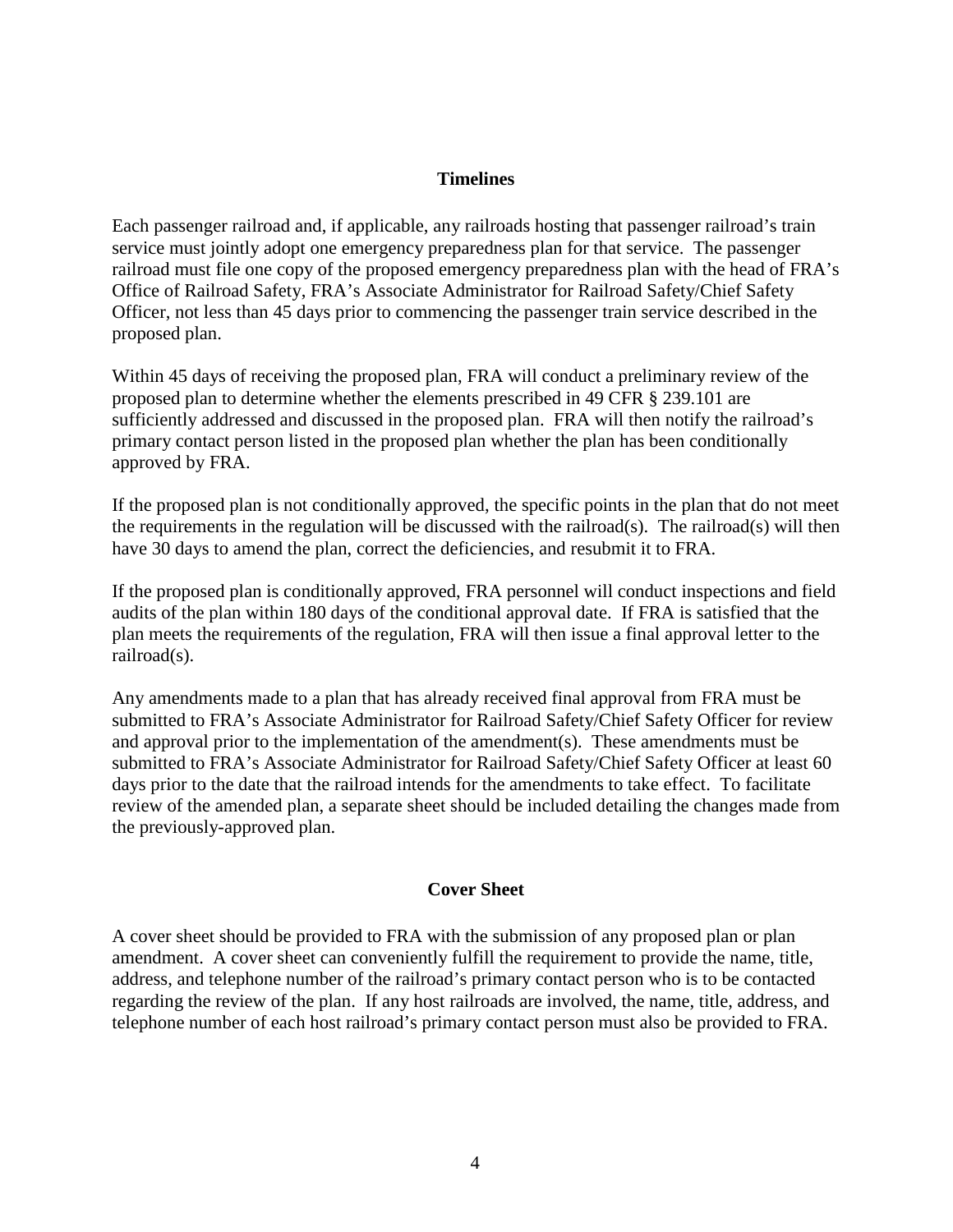<span id="page-5-0"></span>The cover sheet (or the plan itself) should be signed by a representative of each railroad, and, as applicable, host railroad.

#### **Railroad Description**

To facilitate review of the plan, the plan should provide a description of the railroad's operations, including items such as the railroad's operating territory, a description of those portions of the railroad's operation that are within the territory of one or more host railroads (if applicable), and a glossary of any definitions/abbreviations that are used in the plan.

#### **Required Elements**

<span id="page-5-1"></span>There are seven elements that must be addressed in an emergency preparedness plan. The requirements for these elements are contained in 49 CFR  $\S$ § 239.101(a)(1) through (a)(7) under the following headings: (1) Communication; (2) Employee Training and Qualification; (3) Joint Operations; (4) Special Circumstances; (5) Liaison with Emergency Responders; (6) On-Board Emergency Equipment; and (7) Passenger Safety Information. Please note that in preparing for passenger train emergencies, provisions must be made for the safety of all train occupants, including persons with disabilities.

#### **The Elements**

#### <span id="page-5-2"></span>1. **Communication**

 $§$  239.101(a)(1) – Emergency preparedness plan; Communication

#### (i) Initial and on-board notification

**Regulatory Text:** *An on-board crewmember shall quickly and accurately assess the passenger train emergency situation and then notify the control center as soon as practicable by the quickest available means. As appropriate, an on-board crewmember shall inform the passengers about the nature of the emergency and indicate what corrective countermeasures are in progress.*

The plan should describe the entire communication process, beginning with the notification by the on-board crewmember to the control center.

The plan must also detail the means by which the on-board crewmember will quickly and accurately assess the emergency situation and provide the notification to the control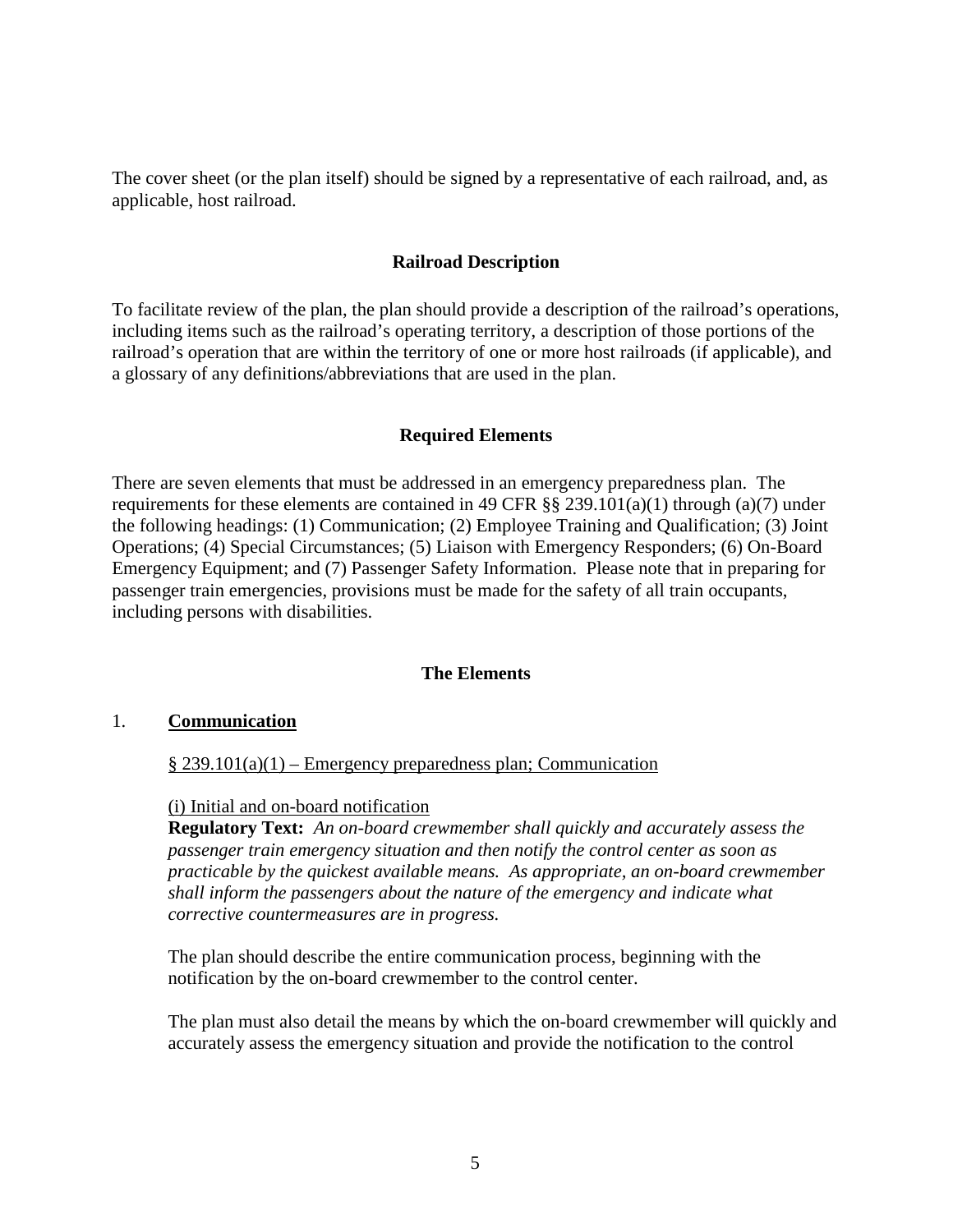center (*e.g.*, by radio, cell phone, etc.). In addition, the plan must describe how notifications and updates will be provided to passengers (*e.g.*, public address (PA) system, megaphones). This section should also identify what procedures on-board crewmembers are to follow if the PA system (which is intended to be used for emergency communication to passengers) becomes inoperative as a result of the incident (*e.g.*, carto-car oral briefings).

To facilitate review of the plan, separate subsections should be created here addressing the communication process between the on-board crewmembers and the control center of each host railroad (if applicable).

## (ii) Notifications by control center

**Regulatory Text:** *The control center shall promptly notify outside emergency responders, adjacent rail modes of transportation, and appropriate railroad officials that a passenger train emergency has occurred. Each railroad shall designate an employee responsible for maintaining current emergency telephone numbers for use in making such notifications.*

A railroad and, if applicable, any host railroad must provide specific details in the plan regarding the process of how control center personnel are to promptly notify outside emergency responders, adjacent rail modes of transportation, and appropriate railroad officials about the passenger train emergency that has occurred. The plan must also identify the railroad employee (at a minimum by title) who is responsible for maintaining current emergency telephone numbers for the railroad. If one or more host railroads are involved, the plan must also identify the host railroad employee (at a minimum by title) who is responsible for maintaining such numbers for each host railroad.

To facilitate review of the plan, separate subsection(s) should be added here addressing the notification process from the control center of each host railroad (if applicable) to emergency responders, adjacent rail modes, and appropriate railroad officials.

## 2. **Employee Training and Qualification**

#### $§$  239.101(a)(2) – Employee training and qualification

#### (i) On-board personnel

**Regulatory Text:** *The railroad's emergency preparedness plan shall address individual employee responsibilities and provide for initial training, as well as periodic training at least once every two calendar years thereafter, on the applicable plan provisions. As a minimum, the initial and periodic training shall include:*

(A) *Rail equipment familiarization;*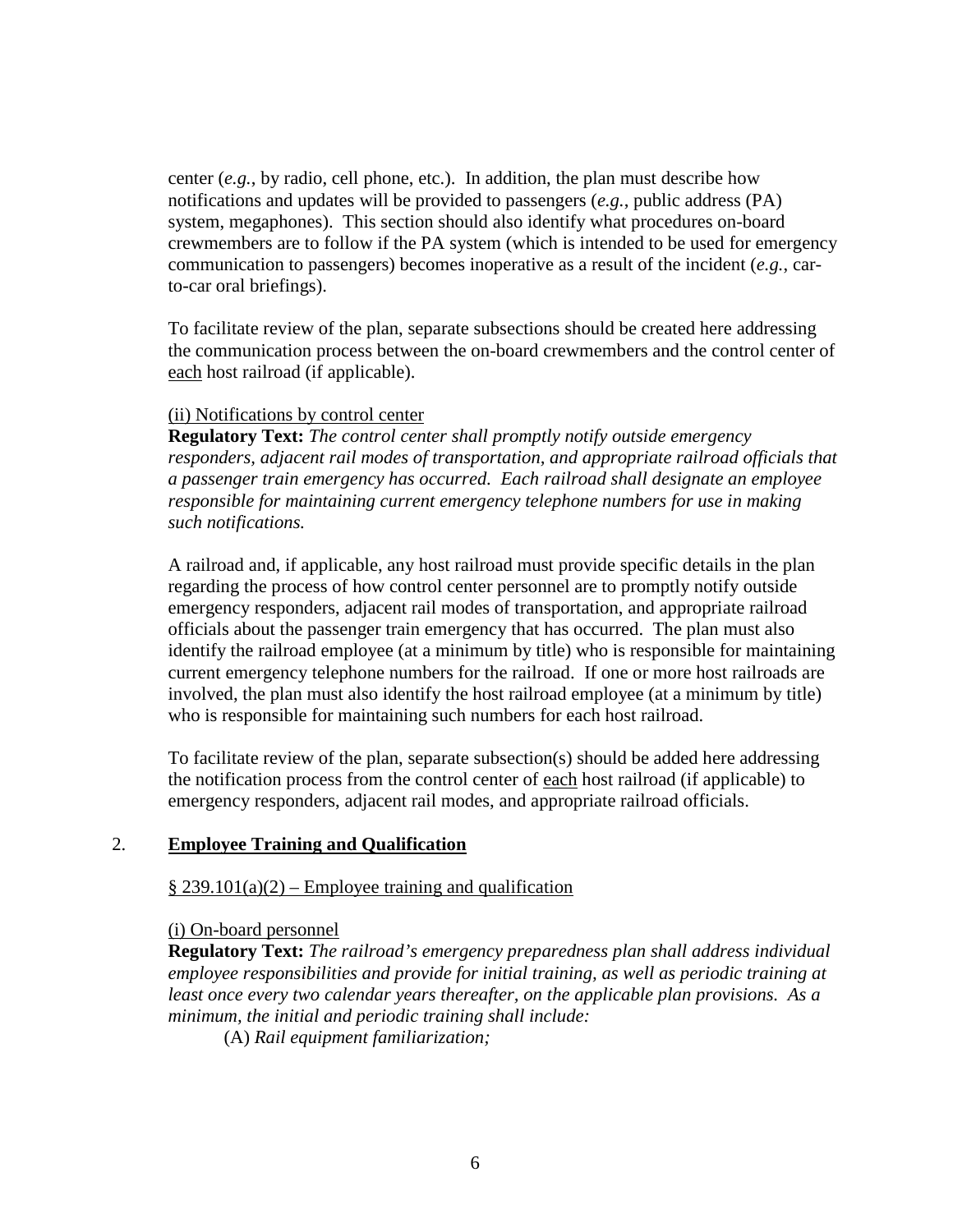(B) *Situational awareness;* (C) *Passenger evacuation;* (D) *Coordination of functions; and* (E) *"Hands on" instruction concerning the location, function, and operation of on-board emergency equipment*.

FRA expects the plan to describe the initial training and the periodic training provided at least once every two calendar years for all employees that have responsibilities under the plan. While "on-board personnel" is not defined in Part 239, the term includes, at a minimum, all crewmembers and any non-passengers assigned duties under the plan. Initial and periodic training must include the five elements enumerated above: (1) rail equipment familiarization; (2) situational awareness; (3) passenger evacuation; (4) coordination of functions; and (5) "hands on" instruction concerning the location, function, and operation of on-board emergency equipment. In addition, both initial and periodic training must address the role of each employee involved in an emergency situation. The plan must also address how the railroad will train all of its on-board employees on the five elements listed above. Including the formal training plan outlines as attachments to the plan is suggested to help demonstrate to FRA how training requirements are met.

Regarding the requirement that both initial and periodic training of on-board employees include "hands-on" instruction concerning the location, function, and operation of onboard emergency equipment, FRA expects that the instruction would focus on the following:

- How to open emergency windows, doors, and, if applicable, roof exits with an emphasis on how to operate these types of exits in adverse conditions (*e.g.*, overturned rail car);
- How to use emergency tools and fire extinguishers;
- How to use portable lighting when the passenger train's main power source is unavailable; and
- How to use PA systems or alternative mass-communication devices (*e.g.*, megaphones).

Note that FRA will not approve a plan that provides for "hands-on" instruction exclusively by allowing employees to watch a video, as this can be ineffectual. Using a video as an instructive tool in combination with a scale model of an emergency window (*e.g.*, if small groups of employees take turns practicing emergency escape techniques through the scale model of the window), however, would be acceptable.

## (ii) Control center personnel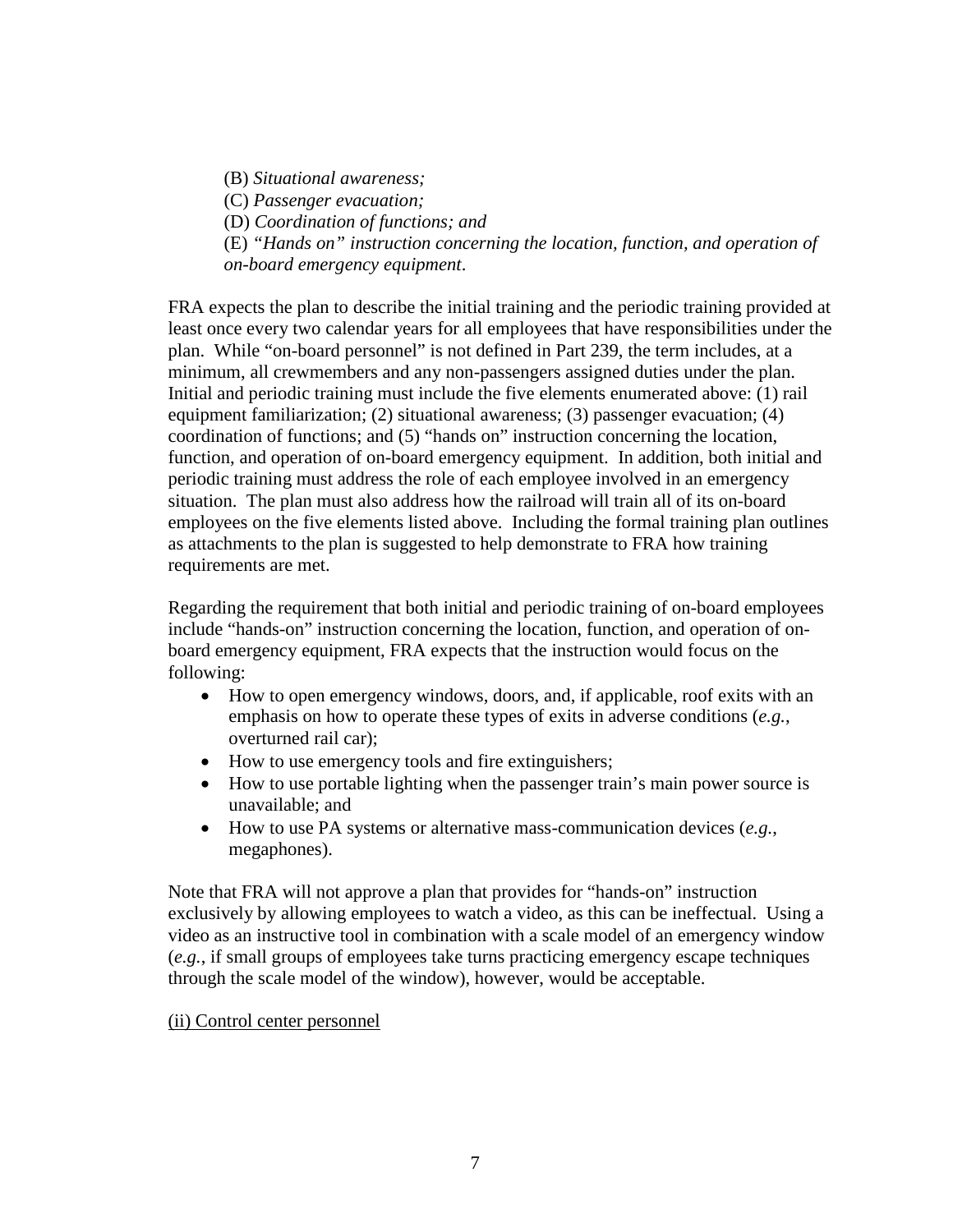**Regulatory Text:** *The railroad's emergency preparedness plan shall require initial training of responsible control center personnel, as well as periodic training at least once every two calendar years thereafter, on appropriate courses of action for each potential emergency situation. As a minimum, the initial and periodic training shall include:*

(A) *Dispatch territory familiarization; and*

(B) *Protocols governing internal communications between appropriate control center personnel whenever an imminent potential emergency situation exists*.

FRA expects the plan to describe the process by which the railroad and, if applicable, any host railroad will provide training to those control center employees designated under the plan to convey the nature and extent of a passenger train emergency to emergency responder organizations and any adjacent modes of transportation. The plan must also describe how control center personnel for the railroad, and any applicable host railroad, will be trained on dispatch territory familiarization (*e.g.*, review track charts and timetables, territory familiarization through train rides, viewing a video or digital video disc (DVD) with narration describing the physical characteristics of the territory, etc.) and protocols governing internal communications between appropriate control center personnel whenever a potential or actual passenger train emergency situation exists. Control center personnel should be trained to communicate with a high level of coordination with other control center personnel during such an emergency situation.

In addition, if a host railroad is the only railroad responsible for the actual dispatching of trains for the passenger train service, the information provided in the plan should be limited to information about the host railroad's control center that is providing the dispatching. However, if there are multiple railroads responsible for the actual dispatching of trains for the passenger train service, the plan should include information about each railroad's control center that is providing the dispatching.

To facilitate review of the plan, separate subsection(s) should be added here addressing the training of control center personnel of each host railroad (if applicable).

#### (iii) Initial training schedule for current employees

**Regulatory Text:** *The railroad's emergency preparedness plan shall provide for the completion of initial training of all on-board and control center employees who are employed by the railroad on the date that the plan is conditionally approved under 239.201(b)(1), in accordance with the following schedule:*

(A) *For each railroad that provides commuter or other short-haul passenger train service and whose operations include less than 150 route miles and less than 200 million passenger miles annually, not more than one year after January 29, 1999, or not more than 90 days after commencing passenger operations, whichever is later.*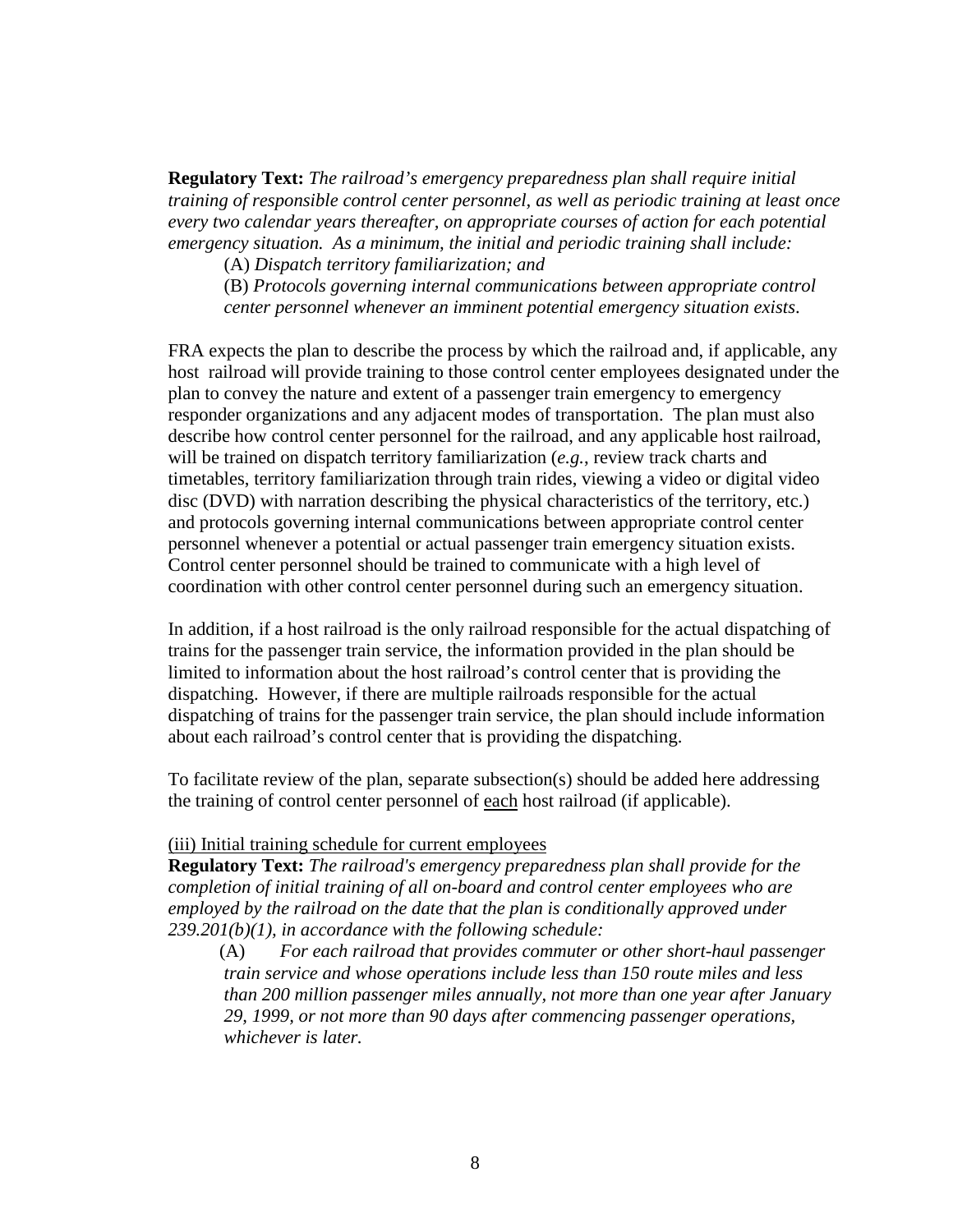(B) *For each railroad that provides commuter or other short-haul passenger train service and whose operations include at least 150 route miles or at least 200 million passenger miles annually, not more than two years after January 29, 1999, or not more than 180 days after commencing passenger operations, whichever is later.*

(C) *For each railroad that provides intercity passenger train service, regardless of the number of route miles or passenger miles, not more than two years after January 29, 1999, or not more than 180 days after commencing passenger operations, whichever is later.*

(D) *For each freight railroad that hosts passenger train service, regardless of the number of route miles or passenger miles of that service, not more than one year after January 29, 1999, or not more than 90 days after the hosting begins, whichever is later.*

Each plan must comply with the implementation schedule as stated in 49 CFR §  $239.101(a)(2)(iii)$  for initial and periodic training of current on-board and control center employees. New commuter railroads with less than 150 total route miles must complete training all applicable employees within 90 days of starting revenue service. New commuter railroads with 150 or more total route miles must complete training all applicable employees within 180 days of starting revenue service. On-board and control center personnel for all commuter railroads must receive periodic training at least once every two calendar years after the initial date of training, in accordance with 49 CFR §§  $239.101(a)(2)(i)$  and (ii), respectively.

If a host railroad is involved in providing passenger train service, the plan must also describe (preferably in a separate section) the initial and periodic training schedules listed above for applicable host railroad employees. The plan should also identify who is conducting the actual training of the host railroad's employees. Additional subsections should be included here for each additional host railroad (if applicable).

#### (iv) Initial training schedule for new employees

**Regulatory Text:** *The railroad's emergency preparedness plan shall provide for the completion of initial training of all on-board and control center employees who are hired*  by the railroad after the date on which the plan is conditionally approved under *239.201(b)(1). Each employee shall receive initial training within 90 days after the employee's initial date of service.*

Each plan must require that all on-board and control center employees who are hired by the railroad after the date on which the plan is conditionally approved under 49 CFR § 239.201(b)(1) will receive training on the plan within 90 days of being hired. On-board and control center personnel must receive periodic training at least once every two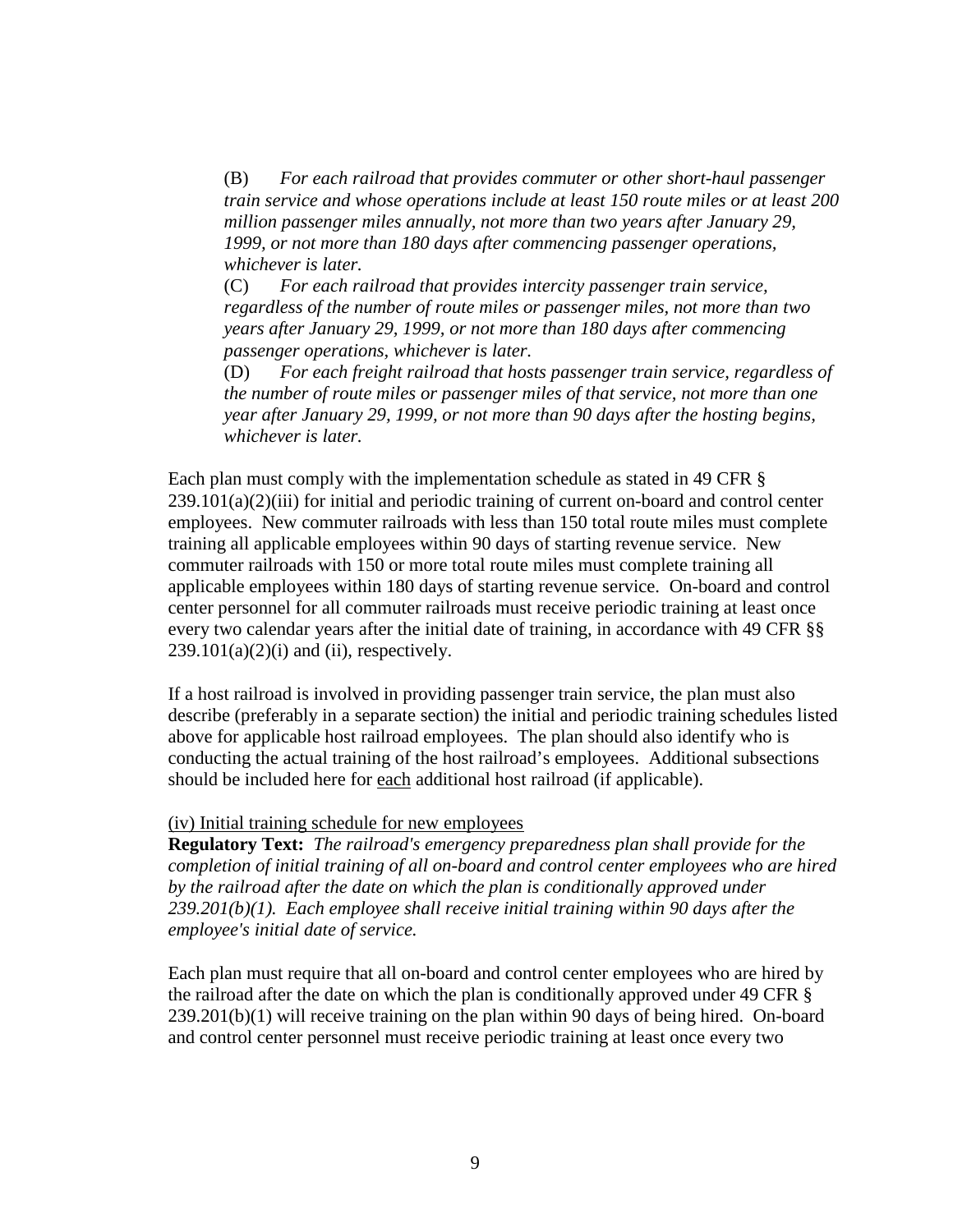calendar years after the initial date of training, in accordance with 49 CFR §§  $239.101(a)(2)(i)$  and (ii), respectively.

If a host railroad is involved in providing passenger train service, the plan must also describe (preferably in a separate section) the initial and periodic training schedules for each affected new employee of a host railroad. In addition, the emergency preparedness plan should also identify who is conducting the actual training of the host railroad's new employees. Additional subsection(s) should be included here for each additional host railroad (if applicable).

#### (v) Testing of on-board and control center personnel

**Regulatory Text:** *A railroad shall have procedures for testing a person being evaluated for qualification under the emergency preparedness plan. The types of testing selected by the railroad shall be:*

(A) *Designed to accurately measure an individual employee's knowledge of his or her responsibilities under the plan;*

- (B) *Objective in nature;*
- (C) *Administered in written form; and*

(D) *Conducted without reference by the person being tested to open reference books or other materials, except to the degree the person is being tested on his or her ability to use such reference books or materials.*

Each plan must describe the testing procedures used by the railroad, and if applicable, host railroad, to evaluate its employees as qualified under the plan. The testing procedure must accurately measure the employee's knowledge of his or her responsibilities under the plan. All testing must be objective in nature, administered in written form, and, with limited exception, conducted without assistance of any reference materials. An individual may use reference materials during the written test only if he or she is being tested on his or her ability to use those reference books or materials. Additional subsection(s) should be included here for each additional host railroad (if applicable).

## (vi) On-board staffing

#### **Regulatory Text:**

(A) *Except as provided in paragraph (a)(2)(vi)(B), all crewmembers on board a passenger train shall be qualified to perform the functions for which they are responsible under the provisions of the applicable emergency preparedness plan.*

(B) *A freight train crew relieving an expired passenger train crew en route is not required to be qualified under the emergency preparedness plan, provided that at least one member of the expired passenger train crew remains on board*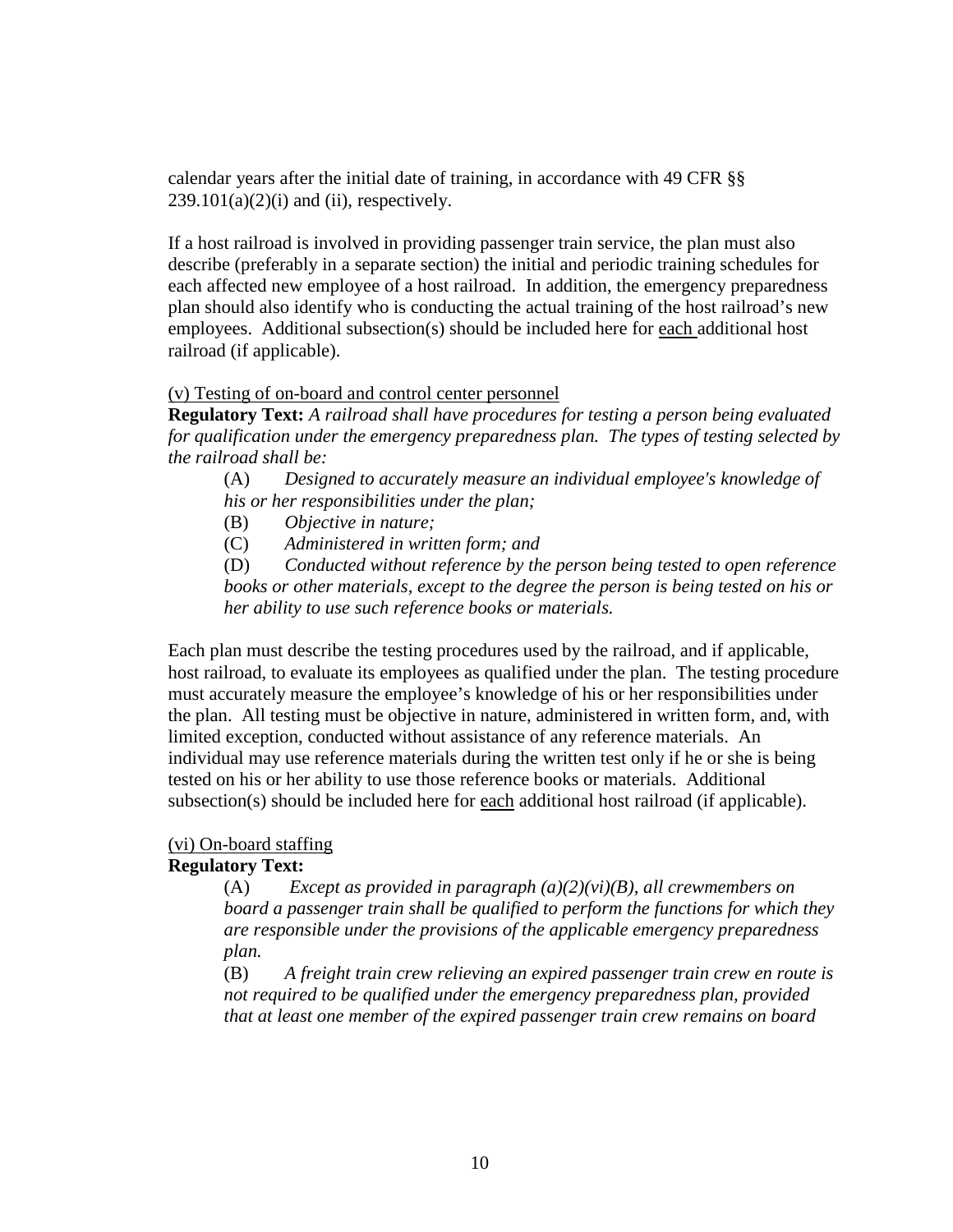*and is available to perform excess service under the Federal hours of service laws in the event of an emergency.*

The plan must describe how on-board personnel meet the qualifications necessary to perform the functions for which they are responsible. When applying the general rule in  $239.101(a)$ , it should be noted that even if a railroad has a four-person operating crew fully-trained under the plan aboard a train on a particular day, if the crew also includes someone assigned to perform service as an attendant in a sleeping car who is not qualified under the plan (assuming this attendant is not a "new" employee per 49 CFR §  $239.101(a)(2)(iv)$ , the railroad would not be in compliance with this section.

The one exception to this general rule applies if, for example, a fully-trained passenger train crew turns over the operation of its train to a freight railroad train crew that is not qualified under the passenger railroad's emergency preparedness plan, provided that there is at least one fully-qualified member of the expired crew present and available to perform excess service under the Federal hours of service laws in the event of a passenger train emergency. The plan should also discuss what procedures the railroad will follow when operating passenger service under this exception.

# 3. **Joint Operations**

## $§$  239.101(a)(3) – Joint Operations

## **Regulatory Text:**

(i) *Each railroad hosting passenger train service shall address its specific responsibilities consistent with this part.*

(ii) *In order to achieve an optimum level of emergency preparedness, each railroad hosting passenger train service shall communicate with each railroad that provides or operates such service and coordinate applicable portions of the emergency preparedness plan. All of the railroads involved in hosting, providing, and operating a passenger train service operation shall jointly adopt one emergency preparedness plan that addresses each entity's specific responsibilities consistent with this part. Nothing in this paragraph shall restrict the ability of the railroads to provide for an appropriate assignment of responsibility for compliance with this part among those railroads through a joint operating agreement or other binding contract. However, the assignor shall not be relieved of responsibility for compliance with this part.*

This section requires each host railroad to communicate with the passenger railroad and, if applicable, any other host railroads in order to coordinate the applicable portions of the one, jointly-developed emergency preparedness plan for that passenger service. The plan must clearly address the specific responsibilities assigned to each railroad and host railroad, under the plan. There may be only one emergency preparedness plan for each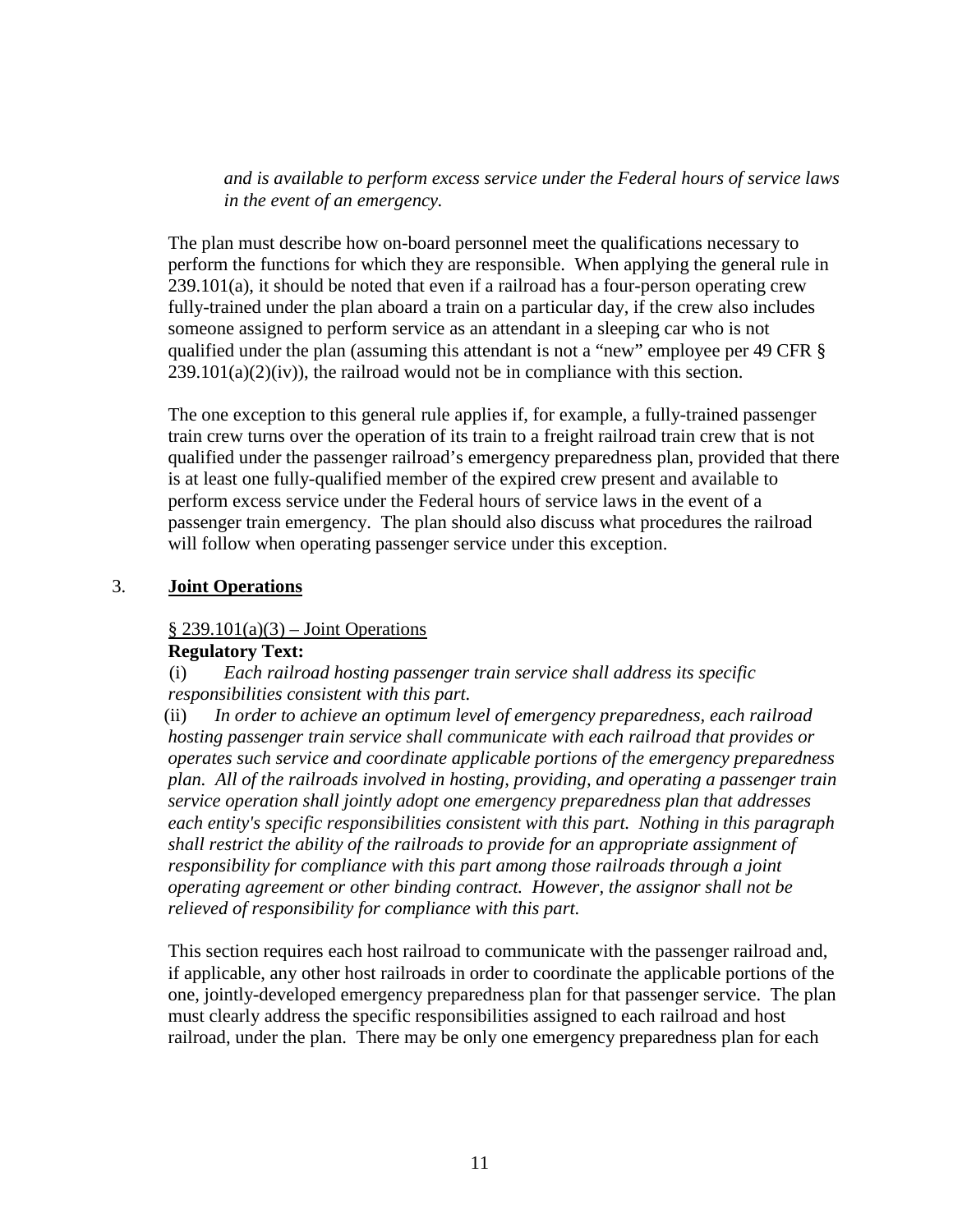passenger service. However, if there are no joint operations involved in a particular passenger service, the railroad should state that fact in its plan.

#### 4. **Special Circumstances**

#### $§$  239.101(a)(4) – Special circumstances

(i) Tunnels

**Regulatory Text:** *When applicable, the railroad's emergency preparedness plan shall reflect readiness procedures designed to ensure passenger safety in an emergency situation occurring in a tunnel of 1,000 feet or more in length. The railroad's emergency preparedness plan shall address, as a minimum, availability of emergency lighting, access to emergency evacuation exits, benchwall readiness, ladders for detraining, effective radio or other communication between on-board crewmembers and the control center, and options for assistance from other trains.*

If any portion of the passenger service operates through a tunnel of 1,000 feet or more in length, the railroad and, if applicable, host railroad(s) must describe in its emergency preparedness plan what procedures will be implemented to ensure passenger safety if an emergency situation occurred while the train was in the tunnel. The discussion in the emergency preparedness plan must address at a minimum: (1) availability of emergency lighting; (2) access to emergency evacuation exits; (3) benchwall readiness; (4) ladders for detraining; (5) effective radio or other communication between on-board crewmembers and the control center; and (6) options for assistance from other trains. The plan should also state the location of each tunnel in the passenger service that is at least 1,000 feet in length. If there are no tunnels in the territory that are at least 1,000 feet in length, this fact should be stated in the plan.

To facilitate review of the plan, separate subsection(s) should be added here for each host railroad (if applicable) that has a tunnel of at least 1,000 feet in length through which passenger trains operate in the hosted territory.

## (ii) Other operating considerations

**Regulatory Text:** *When applicable, the railroad's emergency preparedness plan shall address passenger train emergency procedures involving operations on elevated structures, including drawbridges, and in electrified territory.*

A railroad and, if applicable, any host railroad that operates passenger service on elevated structures, over drawbridges, and in electrified territory must incorporate emergency preparedness procedures into its plan to address emergency situations that might occur in these unique physical environments in their territories. In addition, if the passenger service operates over any elevated structures, the plan must identify whether the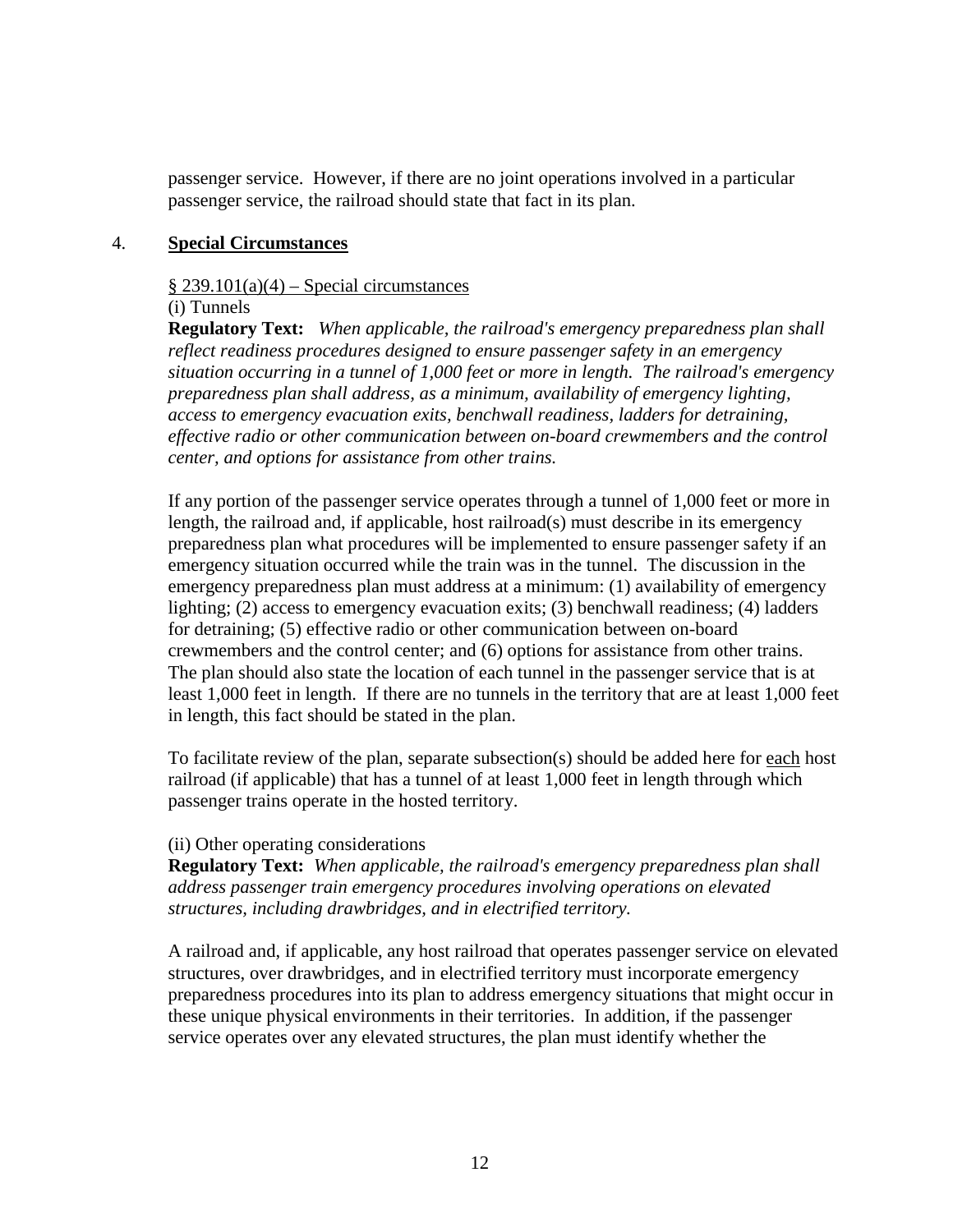structures have walkways or handrails. Similarly, if the passenger service operates in electrified territory, the plan must include the control center's procedures for issuing instructions to de-energize the electrical power system. Train crews and emergency responders must know how, when, and when not to remove on-board power from the train. Finally, if the passenger service crosses over wetlands, lakes, rivers, ravines, or other hazards that would pose evacuation/response problems, the locations and specific evacuation procedures for each one of these areas must also be addressed in the plan.

To facilitate review of the plan, separate subsection(s) should be added here for each host railroad (if applicable) through whose territory passenger trains operate in the type of conditions described in this paragraph.

If there are no elevated structures, drawbridges, or electrified territories in the territory, this fact should be stated in the plan.

## (iii) Parallel operations

**Regulatory Text:** *When applicable, the railroad's emergency preparedness plan shall require reasonable and prudent action to coordinate emergency efforts where adjacent rail modes of transportation run parallel to either the passenger railroad or the railroad hosting passenger operations.*

Emergency preparedness plans must address how reasonable and prudent action will be taken to coordinate emergency efforts when adjacent rail modes of transportation run parallel to a railroad's operation. Note that the term "rail modes of transportation" is intended to cover all types of transit operations by rail or magnetic guideways running parallel to passenger railroad operations and their hosts.

To facilitate review of the plan, separate subsection(s) should be added here relating to parallel operations for each host railroad (if applicable).

If there are no parallel operations in the territory, this should be stated in the plan.

## **5. Liaison with Emergency Responders**

## $§$  239.101(a)(5) – Liaison with emergency responders

**Regulatory Text:** *Each railroad to which this part applies shall establish and maintain a working relationship with the on-line emergency responders by, as a minimum:* (i) *Developing and making available a training program for all on-line emergency responders who could reasonably be expected to respond during an emergency situation. The training program shall include an emphasis on access to railroad equipment, location of railroad facilities, and communications interface, and provide information to*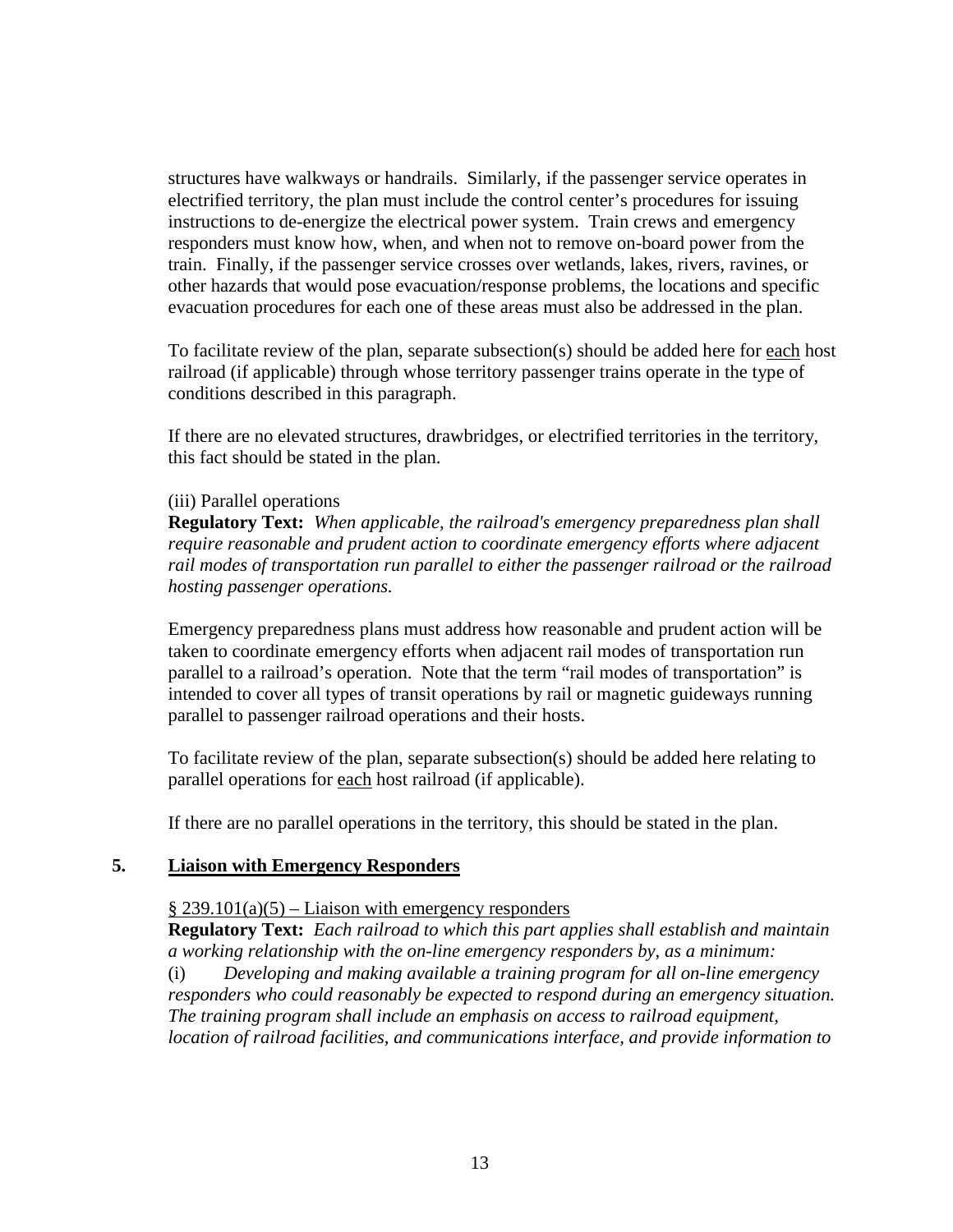*emergency responders who may not have the opportunity to participate in an emergency simulation. Each affected railroad shall either offer the training directly or provide the program information and materials to state training institutes, firefighter organizations, or police academies;*

(ii) *Inviting emergency responders to participate in emergency simulations; and* (iii) *Distributing applicable portions of its current emergency preparedness plan at least once every three years, or whenever the railroad materially changes its plan in a manner that could reasonably be expected to affect the railroad's interface with the online emergency responders, whichever occurs earlier, including documentation concerning the railroad's equipment and the physical characteristics of its line, necessary maps, and the position titles and telephone numbers of relevant railroad officers to contact.*

The success of a railroad's emergency preparedness plan is contingent on railroads, and if applicable, any host railroad maintaining effective working relationships with emergency response organizations. The plan must provide information on how the railroad and, if applicable, any host railroad develops and makes available a training program for all emergency responders who reasonably might be called upon to respond to a passenger train emergency. This plan should also identify who will conduct the actual training—the railroad, the host railroad, the emergency responders themselves, or all three parties. All training must include and emphasize access to railroad equipment, location of railroad facilities, and communications interface. Railroads and, if applicable, any host railroads are required to invite emergency responders to participate in any passenger train emergency simulation; however, a railroad's plan must also addresses how the railroad will provide information to emergency responders who have not had the opportunity to participate in a passenger train emergency simulation.

The plan must describe how applicable portions of the plan will be distributed to emergency responders at least once every three years or when a material alteration of the emergency preparedness plan occurs, whichever comes first. Certain documentation must accompany the plan when distributed, and the plan should also describe and state what documentation in addition to the plan is provided to the emergency responders (*e.g.*, railroad equipment diagrams and manuals, right-of-way maps, information on physical characteristics such as tunnels, bridges, and electrified territory).

## 6. **On-Board Emergency Equipment**

#### $§$  239.101(a)(6) – On-board emergency equipment

#### **Regulatory Text:**

(i) *General. Each railroad's emergency preparedness plan shall state the types of emergency equipment to be kept on board and indicate their location(s) on each*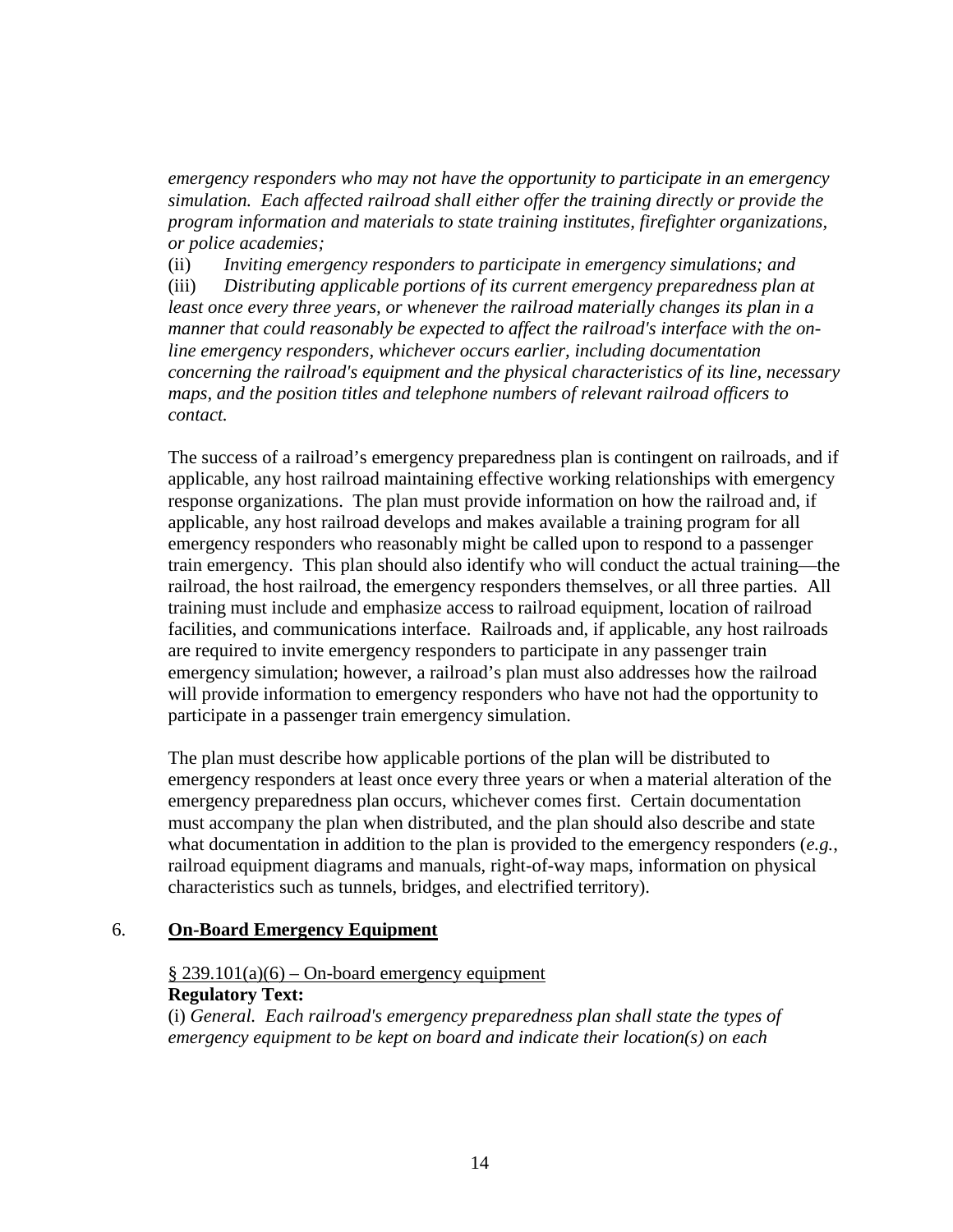*passenger car that is in service. Effective May 4, 1999, or not more than 120 days after commencing passenger operations, whichever is later, this equipment shall include, at a minimum:*

(A)*One fire extinguisher per passenger car;*

(B) *One pry bar per passenger car; and*

(C) *One flashlight per on-board crewmember.*

(ii) *Effective May 4, 1999, or not more than 120 days after commencing passenger operations, whichever is later, each railroad that provides intercity passenger train service shall also equip each passenger train that is in service with at least one first-aid kit accessible to crewmembers that contains, at a minimum:*

(A)*Two small gauze pads (at least 4x4 inches);*

(B) *Two large gauze pads (at least 8x10 inches);*

(C) *Two adhesive bandages;*

(D)*Two triangular bandages;*

(E) *One package of gauge roller bandage that is at least two inches wide;*

(F) *Wound cleaning agent, such as sealed moistened towelettes;*

(G) *One pair of scissors;*

(H)*One set of tweezers;*

(I) *One roll of adhesive tape;*

(J) *Two pairs of latex gloves; and*

(K)*One resuscitation mask.*

(iii) *On-board emergency lighting. Consistent with the requirements of part 238 of this chapter, auxiliary portable lighting (e.g., a handheld flashlight) must be accessible and provide, at a minimum:*

(A) *Brilliant illumination during the first 15 minutes after the onset of an emergency situation; and*

(B) *Continuous or intermittent illumination during the next 60 minutes after the onset of an emergency situation.*

(iv) *Maintenance. Each railroad's emergency preparedness plan shall provide for scheduled maintenance and replacement of first-aid kits, on-board emergency equipment, and on-board emergency lighting.*

The plan must indicate the types and location of emergency equipment for each type of passenger car that the railroad operates. Railroads may want to submit with the plan diagrams of each type of passenger car to indicate what type of emergency equipment is kept on-board and where it is located in the car. Only trains providing intercity passenger service are required to maintain the first aid kits described in the above regulation. In addition, with the exception of the first-aid kit, all emergency equipment must be accessible to passengers. The crew's onboard flashlight can satisfy the on-board emergency lighting requirement for commuter railroads.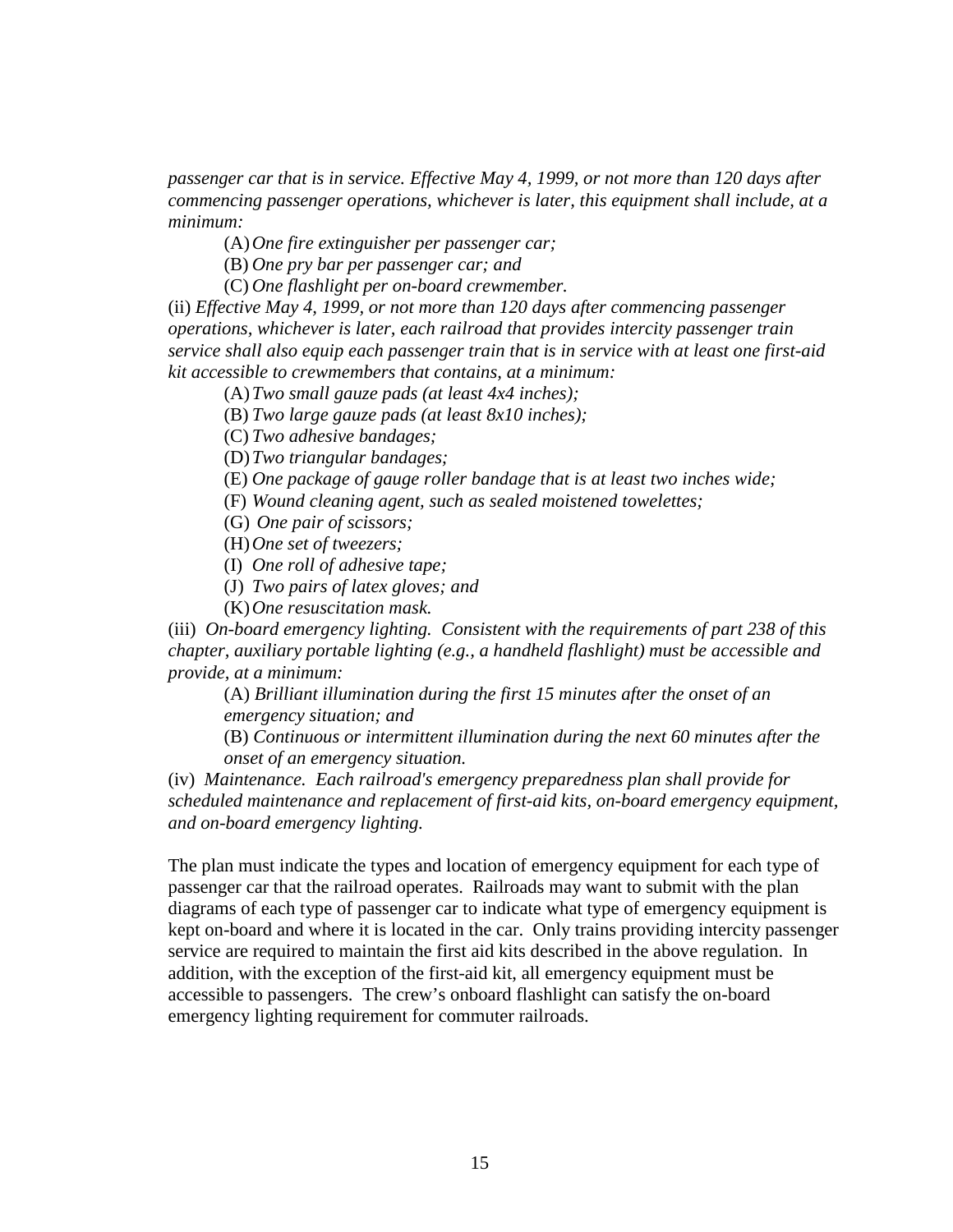Specific requirements for passenger train emergency systems and for the scheduled inspection, testing, and maintenance of these systems including emergency equipment are contained in Part 238. These Part 238 requirements should also be referenced in the emergency preparedness plan, and apply in addition to the requirements of Part 239.

# **7. Passenger Safety Information**

# $§ 239.101(a)(7) - Passenger safety information$

# **Regulatory Text:**

(i) *General. Each railroad's emergency preparedness plan shall provide for passenger awareness of emergency procedures, to enable passengers to respond properly during an emergency.*

(ii) *Passenger awareness program activities. Each railroad shall conspicuously and legibly post emergency instructions inside all passenger cars (e.g., on car bulkhead signs, seatback decals, or seat cards) and shall utilize one or more additional methods to provide safety awareness information including, but not limited to, one of the following:*

- *(A) On-board announcements;*
- *(B) Laminated wallet cards;*
- *(C) Ticket envelopes;*
- *(D)Timetables;*
- *(E) Station signs or video monitors;*
- *(F) Public service announcements; or*
- *(G)Seat drops.*

Passenger railroads must educate their passengers by conspicuously and legibly posting emergency instructions inside each passenger car. Railroads must also utilize one or more additional methods to provide the following safety awareness information: (1) onboard announcements; (2) laminated wallet cards; (3) ticket envelopes; (4) timetables; (5) station signs or video monitors; (6) public service announcements; or (7) seat drops.

Passenger awareness education should include information that may permit passengers to accomplish the following:

- Recognize and immediately report potential emergencies to crewmembers;
- Recognize hazards;
- Recognize and know how and when to operate appropriate emergency-related features and equipment, such as fire extinguishers, train doors, and emergency exits; and
- Recognize the potential special needs of fellow passengers during an emergency, such as children, the elderly, and disabled persons.